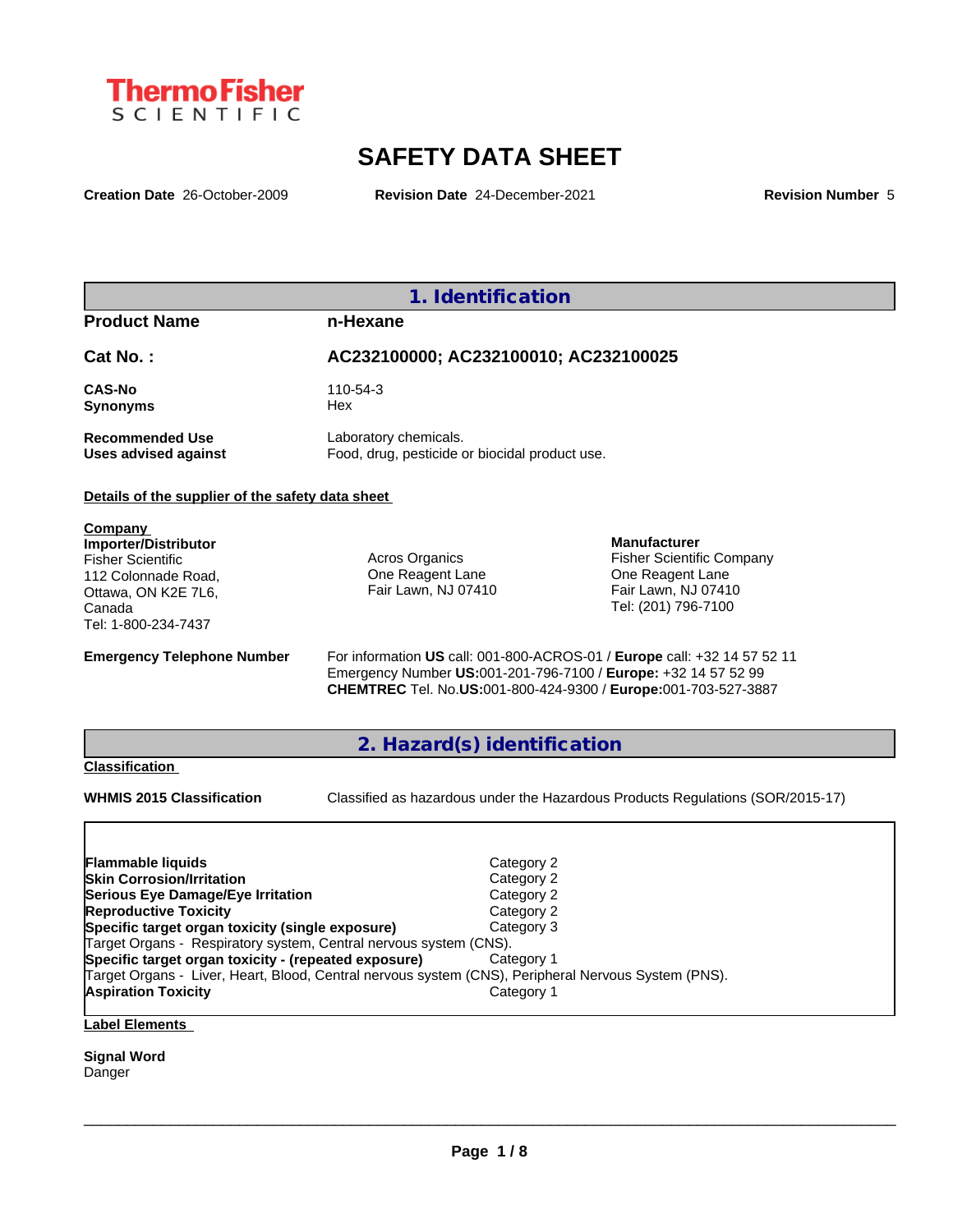#### **Hazard Statements**

Highly flammable liquid and vapor May be fatal if swallowed and enters airways Causes skin irritation Causes serious eye irritation May cause respiratory irritation May cause drowsiness and dizziness Suspected of damaging fertility Causes damage to organs through prolonged or repeated exposure



## **Precautionary Statements**

**Prevention**

Obtain special instructions before use Do not handle until all safety precautions have been read and understood Keep away from heat, hot surfaces, sparks, open flames and other ignition sources. No smoking Keep container tightly closed Ground/bond container and receiving equipment Use explosion-proof electrical/ventilating/lighting/equipment Use only non-sparking tools Take precautionary measures against static discharges Do not breathe dust/fumes/gas/mist/vapours/spray Wash face, hands and any exposed skin thoroughly after handling Do not eat, drink or smoke when using this product Use only outdoors or in a well-ventilated area Wear protective gloves/protective clothing/eye protection/face protection **Response** IF SWALLOWED: Immediately call a POISON CENTER/doctor IF ON SKIN (or hair): Take off immediately all contaminated clothing. Rinse skin with water/ shower IF INHALED: Remove person to fresh air and keep comfortable for breathing IF IN EYES: Rinse cautiously with water for several minutes. Remove contact lenses, if present and easy to do. Continue rinsing IF exposed or concerned: Get medical advice/attention Do NOT induce vomiting If skin irritation occurs: Get medical advice/attention Wash contaminated clothing before reuse In case of fire: Use dry sand, dry chemical or alcohol-resistant foam to extinguish **Storage** Store locked up

Store in a well-ventilated place. Keep container tightly closed

**Disposal**

Dispose of contents/container to an approved waste disposal plant

#### **Other Hazards**

Toxic to aquatic life with long lasting effects

## **3. Composition/Information on Ingredients**

|        | - - - - -<br>ີ AS-No<br>$\mathbf{H}$ | п.<br><br>70 |
|--------|--------------------------------------|--------------|
| Hexane | $110 - 54 -$                         | ~ur<br>∼∼    |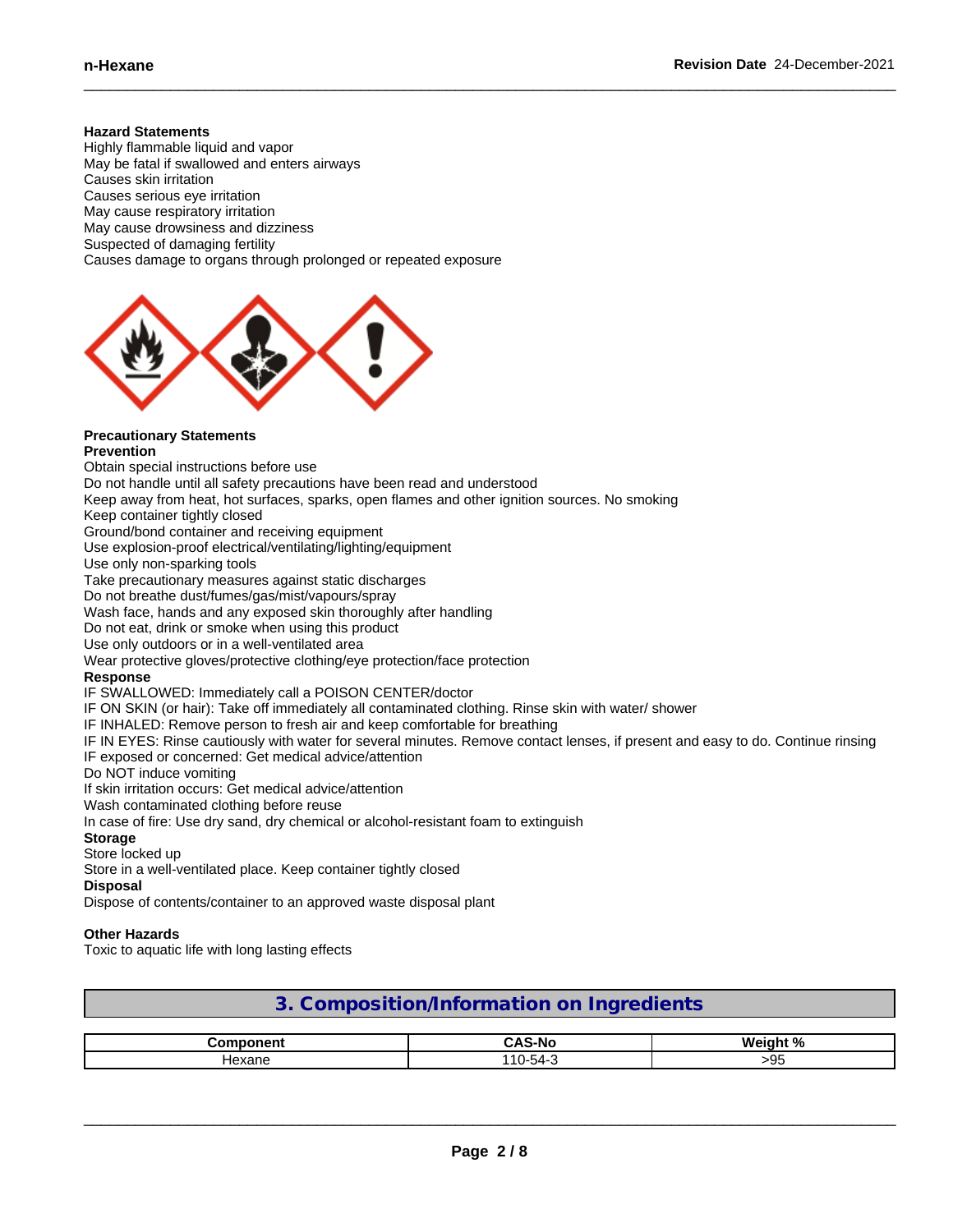|                                 | 4. First-aid measures                                                                                                                                                                                                                                                                                                                                                |
|---------------------------------|----------------------------------------------------------------------------------------------------------------------------------------------------------------------------------------------------------------------------------------------------------------------------------------------------------------------------------------------------------------------|
| <b>Eye Contact</b>              | Rinse immediately with plenty of water, also under the eyelids, for at least 15 minutes. Get<br>medical attention.                                                                                                                                                                                                                                                   |
| <b>Skin Contact</b>             | Wash off immediately with plenty of water for at least 15 minutes. Get medical attention.                                                                                                                                                                                                                                                                            |
| <b>Inhalation</b>               | Remove to fresh air. If breathing is difficult, give oxygen. Do not use mouth-to-mouth<br>method if victim ingested or inhaled the substance; give artificial respiration with the aid of a<br>pocket mask equipped with a one-way valve or other proper respiratory medical device. Get<br>medical attention. Aspiration into lungs can produce severe lung damage. |
| Ingestion                       | Do NOT induce vomiting. Call a physician or poison control center immediately. If vomiting<br>occurs naturally, have victim lean forward.                                                                                                                                                                                                                            |
| Most important symptoms/effects | Difficulty in breathing. Inhalation of high vapor concentrations may cause symptoms like<br>headache, dizziness, tiredness, nausea and vomiting                                                                                                                                                                                                                      |
| <b>Notes to Physician</b>       | Treat symptomatically                                                                                                                                                                                                                                                                                                                                                |
|                                 | 5. Fire-fighting measures                                                                                                                                                                                                                                                                                                                                            |

| <b>Suitable Extinguishing Media</b>                       | CO <sub>2</sub> , dry chemical, dry sand, alcohol-resistant foam. Water mist may be used to cool<br>closed containers.                                                                      |
|-----------------------------------------------------------|---------------------------------------------------------------------------------------------------------------------------------------------------------------------------------------------|
| Unsuitable Extinguishing Media                            | Water may be ineffective. This material is lighter than water and insoluble in water. The fire<br>could easily be spread by the use of water in an area where the water cannot be contained |
| <b>Flash Point</b>                                        | $-22$ °C / $-7.6$ °F                                                                                                                                                                        |
| Method -                                                  | No information available                                                                                                                                                                    |
| <b>Autoignition Temperature</b>                           | 223 °C / 433.4 °F                                                                                                                                                                           |
| <b>Explosion Limits</b>                                   |                                                                                                                                                                                             |
| <b>Upper</b>                                              | $7.5$ vol %                                                                                                                                                                                 |
| Lower                                                     | 1.1 vol $%$                                                                                                                                                                                 |
| Sensitivity to Mechanical Impact No information available |                                                                                                                                                                                             |
| <b>Sensitivity to Static Discharge</b>                    | No information available                                                                                                                                                                    |

**Specific Hazards Arising from the Chemical**

Flammable. Risk of ignition. Vapors may form explosive mixtures with air. Vapors may travel to source of ignition and flash back. Containers may explode when heated.

#### **Hazardous Combustion Products**

Carbon monoxide (CO). Carbon dioxide (CO2).

#### **Protective Equipment and Precautions for Firefighters**

As in any fire, wear self-contained breathing apparatus pressure-demand, MSHA/NIOSH (approved or equivalent) and full protective gear. Thermal decomposition can lead to release of irritating gases and vapors.

| <u>NFPA</u>                      |                                |                    |                                                                                                                                                                              |
|----------------------------------|--------------------------------|--------------------|------------------------------------------------------------------------------------------------------------------------------------------------------------------------------|
| <b>Health</b>                    | <b>Flammability</b>            | <b>Instability</b> | <b>Physical hazards</b><br>N/A                                                                                                                                               |
|                                  | 6. Accidental release measures |                    |                                                                                                                                                                              |
| <b>Personal Precautions</b>      | against static discharges.     |                    | Use personal protective equipment as required. Ensure adequate ventilation. Evacuate<br>personnel to safe areas. Remove all sources of ignition. Take precautionary measures |
| <b>Environmental Precautions</b> |                                |                    | Do not flush into surface water or sanitary sewer system. Avoid release to the environment.                                                                                  |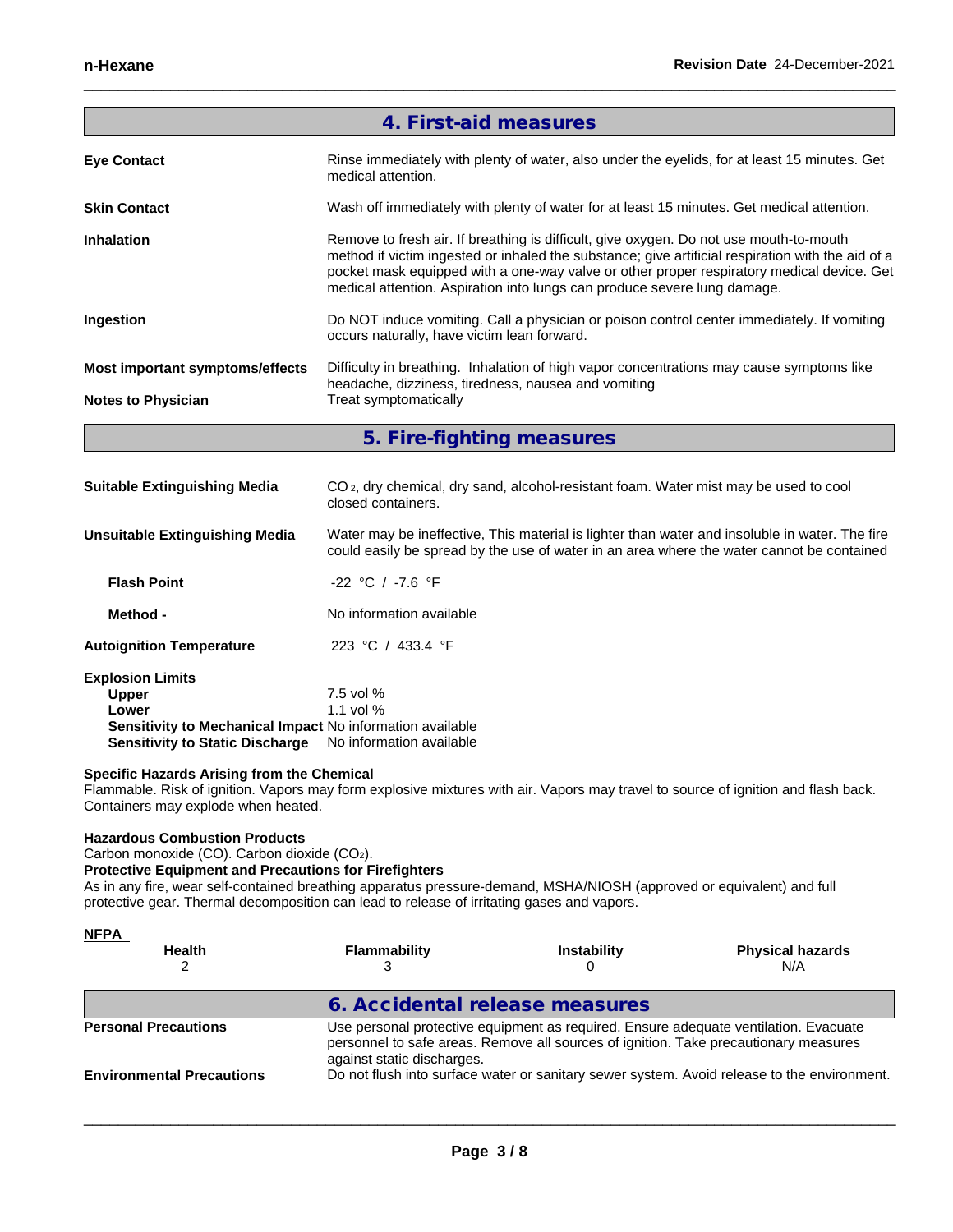#### Collect spillage.

**Methods for Containment and Clean** Soak up with inert absorbent material. Keep in suitable, closed containers for disposal. **Up** Remove all sources of ignition. Use spark-proof tools and explosion-proof equipment. Take precautionary measures against static discharges.

#### **7. Handling and storage**

**Handling** Wear personal protective equipment/face protection. Do not get in eyes, on skin, or on clothing. Do not breathe mist/vapors/spray. Keep away from open flames, hot surfaces and sources of ignition. Use only non-sparking tools. Use spark-proof tools and explosion-proof equipment. Take precautionary measures against static discharges. To avoid ignition of vapors by static electricity discharge, all metal parts of the equipment must be grounded.

**Storage.** Meep containers tightly closed in a dry, cool and well-ventilated place. Keep away from heat, sparks and flame. Flammables area. Incompatible Materials. Strong oxidizing agents. Halogens.

### **8. Exposure controls / personal protection**

#### **Exposure Guidelines**

| Component | Alberta                                              | <b>British</b><br><b>Columbia</b> | <b>Ontario TWAEVI</b>      | Quebec                                                      | <b>ACGIH TLV</b>           | <b>OSHA PEL</b>                                                                                                                   | <b>NIOSH IDLH</b>                            |
|-----------|------------------------------------------------------|-----------------------------------|----------------------------|-------------------------------------------------------------|----------------------------|-----------------------------------------------------------------------------------------------------------------------------------|----------------------------------------------|
| Hexane    | TWA: 50 ppm<br>TWA: 176<br>mg/m <sup>3</sup><br>Skin | TWA: 20 ppm<br><b>Skin</b>        | TWA: 50 ppm<br><b>Skin</b> | TWA: 50 ppm<br>TWA: 176<br>mg/m <sup>3</sup><br><b>Skin</b> | TWA: 50 ppm<br><b>Skin</b> | (Vacated) TWA: IDLH: 1100 ppm<br>$50$ ppm<br>  (Vacated) TWA:  <br>180 mg/m $3$<br>TWA: 500 ppm<br>TWA: 1800<br>mq/m <sup>3</sup> | TWA: 50 ppm<br>TWA: 180<br>mq/m <sup>3</sup> |

#### **Legend**

*ACGIH - American Conference of Governmental Industrial Hygienists OSHA - Occupational Safety and Health Administration*

*NIOSH IDLH: NIOSH - National Institute for Occupational Safety and Health*

#### **Engineering Measures**

Ensure adequate ventilation, especially in confined areas. Ensure that eyewash stations and safety showers are close to the workstation location. Use explosion-proof electrical/ventilating/lighting/equipment.

Wherever possible, engineering control measures such as the isolation or enclosure of the process, the introduction of process or equipment changes to minimise release or contact, and the use of properly designed ventilation systems, should be adopted to control hazardous materials at source

#### **Personal protective equipment**

| <b>Eye Protection</b>  | EN166.                   |                                                                           | Wear appropriate protective eyeglasses or chemical safety goggles as described by<br>OSHA's eye and face protection regulations in 29 CFR 1910.133 or European Standard |
|------------------------|--------------------------|---------------------------------------------------------------------------|-------------------------------------------------------------------------------------------------------------------------------------------------------------------------|
| <b>Hand Protection</b> |                          | Wear appropriate protective gloves and clothing to prevent skin exposure. |                                                                                                                                                                         |
| Glove material         | <b>Breakthrough time</b> | <b>Glove thickness</b>                                                    | <b>Glove comments</b>                                                                                                                                                   |
| Nitrile rubber         | >480 minutes             | $0.38 - 0.56$ mm                                                          | As tested under EN374-3                                                                                                                                                 |
| Viton $(R)$            | > 480 minutes            | $0.7$ mm                                                                  | Determination of Resistance to                                                                                                                                          |
|                        |                          |                                                                           | <b>Permeation by Chemicals</b>                                                                                                                                          |

Inspect gloves before use. observe the instructions regarding permeability and breakthrough time which are provided by the supplier of the gloves. (Refer to manufacturer/supplier for information) gloves are suitable for the task: Chemical compatability, Dexterity, Operational conditions, User susceptibility, e.g. sensitisation effects, also take into consideration the specific local conditions under which the product is used, such as the danger of cuts, abrasion. gloves with care avoiding skin contamination.

#### **Respiratory Protection**

When workers are facing concentrations above the exposure limit they must use appropriate certified respirators. Follow the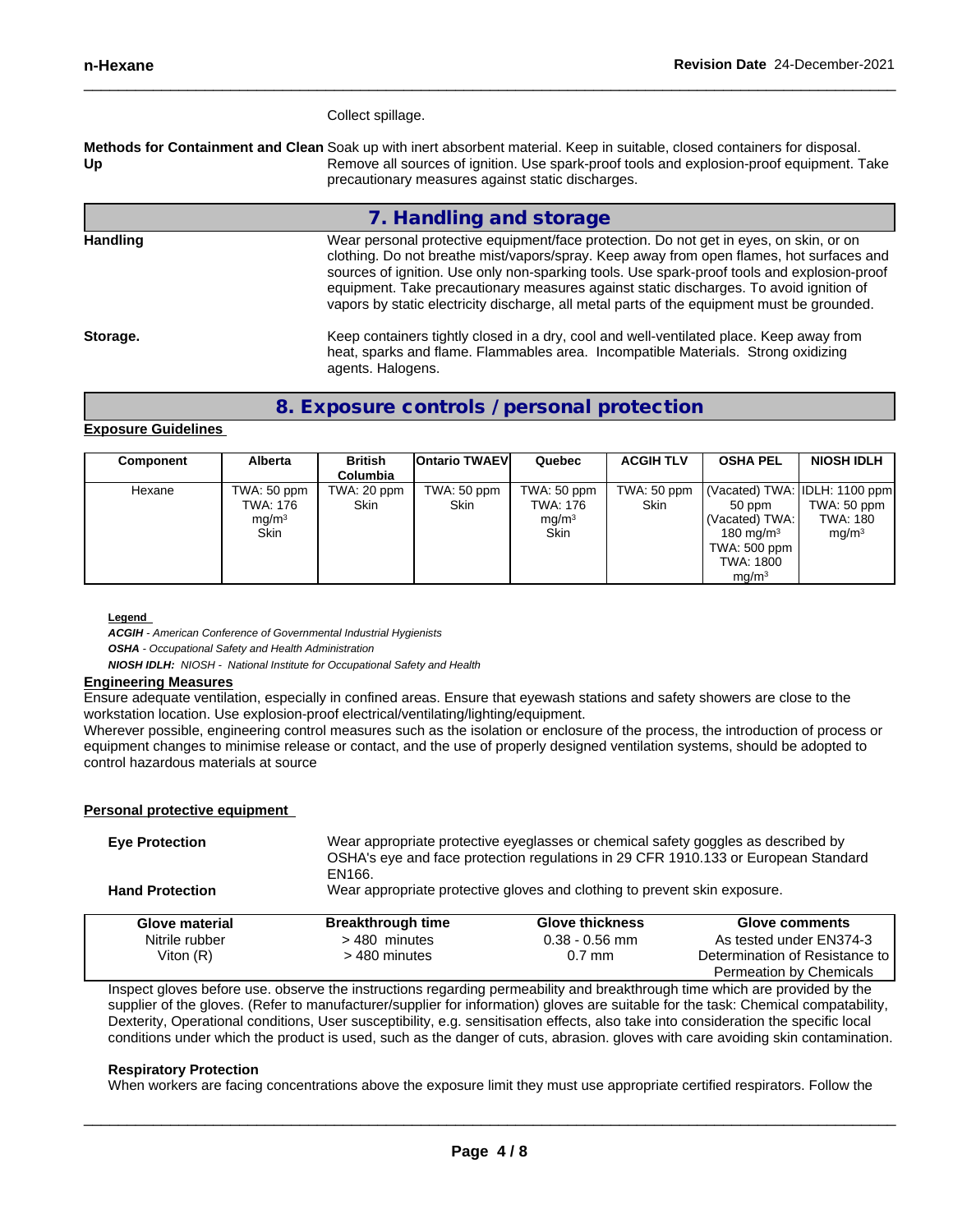OSHA respirator regulations found in 29 CFR 1910.134 or European Standard EN 149. Use a NIOSH/MSHA or European Standard EN 149 approved respirator if exposure limits are exceeded or if irritation or other symptoms are experienced. To protect the wearer, respiratory protective equipment must be the correct fit and be used and maintained properly **Recommended Filter type:** Organic gases and vapours filter Type A Brown conforming to EN14387

When RPE is used a face piece Fit Test should be conducted

#### **Environmental exposure controls**

Prevent product from entering drains. Do not allow material to contaminate ground water system.

#### **Hygiene Measures**

Handle in accordance with good industrial hygiene and safety practice. Keep away from food, drink and animal feeding stuffs. Do not eat, drink or smoke when using this product. Remove and wash contaminated clothing and gloves, including the inside, before re-use. Wash hands before breaks and after work.

| 9. Physical and chemical properties     |                                                                     |  |  |  |  |  |
|-----------------------------------------|---------------------------------------------------------------------|--|--|--|--|--|
| <b>Physical State</b>                   | Liquid                                                              |  |  |  |  |  |
| Appearance                              | Colorless                                                           |  |  |  |  |  |
| Odor                                    | Petroleum distillates                                               |  |  |  |  |  |
| <b>Odor Threshold</b>                   | No information available                                            |  |  |  |  |  |
| рH                                      | Not applicable                                                      |  |  |  |  |  |
| <b>Melting Point/Range</b>              | -95 °C / -139 °F                                                    |  |  |  |  |  |
| <b>Boiling Point/Range</b>              | 69 °C / 156.2 °F @ 760 mmHg                                         |  |  |  |  |  |
| <b>Flash Point</b>                      | $-22$ °C / $-7.6$ °F                                                |  |  |  |  |  |
| <b>Evaporation Rate</b>                 | No information available                                            |  |  |  |  |  |
| <b>Flammability (solid,gas)</b>         | Not applicable                                                      |  |  |  |  |  |
| <b>Flammability or explosive limits</b> |                                                                     |  |  |  |  |  |
| <b>Upper</b>                            | 7.5 vol %                                                           |  |  |  |  |  |
| Lower                                   | 1.1 vol $%$                                                         |  |  |  |  |  |
| <b>Vapor Pressure</b>                   | 160 mbar @ 20 °C                                                    |  |  |  |  |  |
| <b>Vapor Density</b>                    | 2.97                                                                |  |  |  |  |  |
| <b>Specific Gravity</b>                 | 0.659                                                               |  |  |  |  |  |
| <b>Solubility</b>                       | Immiscible                                                          |  |  |  |  |  |
| Partition coefficient; n-octanol/water  | No data available                                                   |  |  |  |  |  |
| <b>Autoignition Temperature</b>         | 223 °C / 433.4 °F                                                   |  |  |  |  |  |
| <b>Decomposition Temperature</b>        | No information available                                            |  |  |  |  |  |
| <b>Viscosity</b>                        | 0.31 mPa s at 20 $^{\circ}$ C                                       |  |  |  |  |  |
| <b>Molecular Formula</b>                | C6 H14                                                              |  |  |  |  |  |
| <b>Molecular Weight</b>                 | 86.18                                                               |  |  |  |  |  |
|                                         | 10. Stability and reactivity                                        |  |  |  |  |  |
|                                         | A have a children and the area of the former and any contracted and |  |  |  |  |  |

| <b>Reactive Hazard</b>          | None known, based on information available                                                                                              |
|---------------------------------|-----------------------------------------------------------------------------------------------------------------------------------------|
| <b>Stability</b>                | Stable under normal conditions.                                                                                                         |
| <b>Conditions to Avoid</b>      | Incompatible products. Heat, flames and sparks. Exposure to light. Keep away from open<br>flames, hot surfaces and sources of ignition. |
| <b>Incompatible Materials</b>   | Strong oxidizing agents, Halogens                                                                                                       |
|                                 | Hazardous Decomposition Products Carbon monoxide (CO), Carbon dioxide (CO2)                                                             |
| <b>Hazardous Polymerization</b> | Hazardous polymerization does not occur.                                                                                                |
| <b>Hazardous Reactions</b>      | None under normal processing.                                                                                                           |
|                                 | 11. Toxicological information                                                                                                           |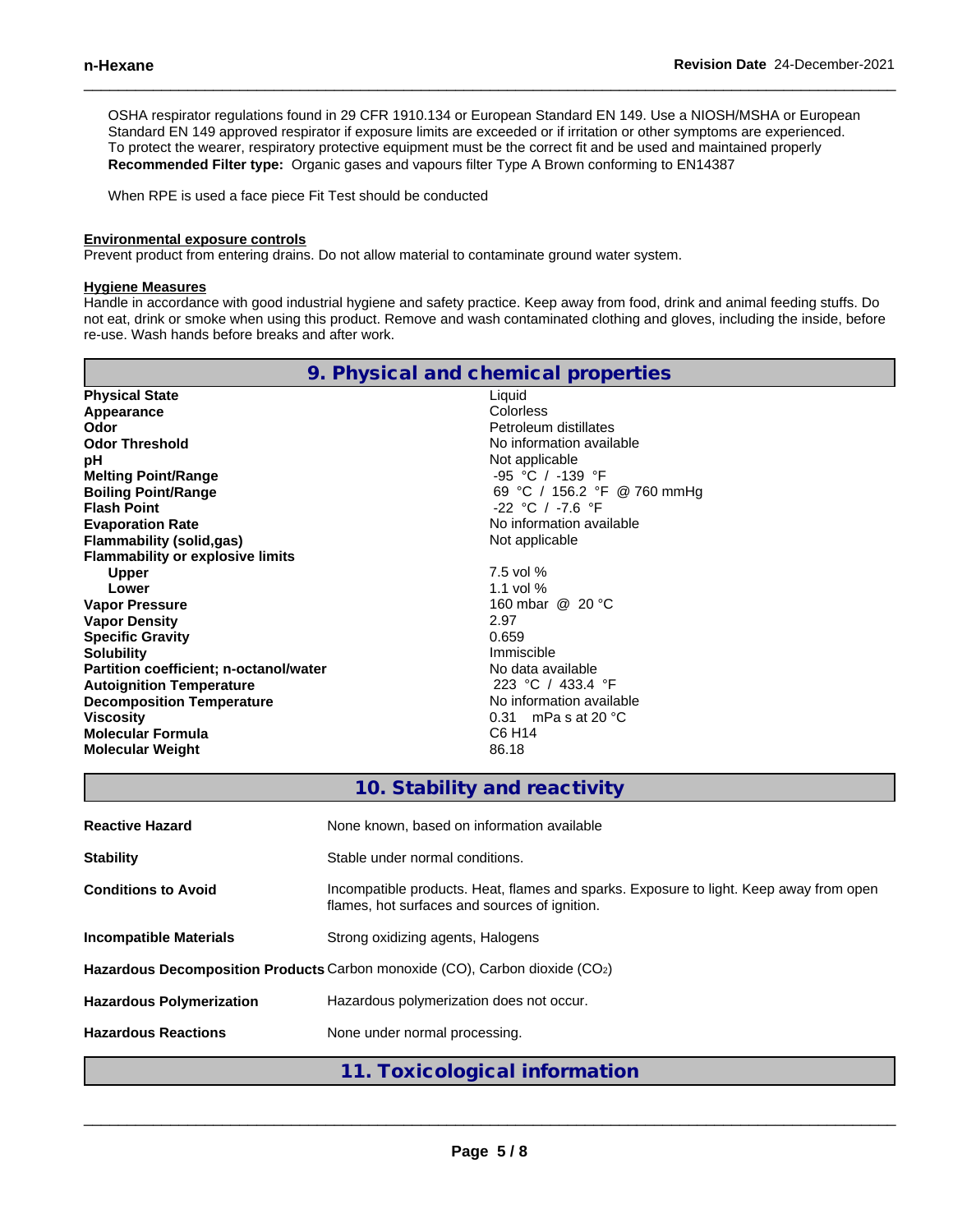#### **Acute Toxicity**

## **Product Information**

| <b>Component Information</b>                                                                                            |                                                            |                                                                                            |                                                                                |                                                                                          |             |                              |  |  |
|-------------------------------------------------------------------------------------------------------------------------|------------------------------------------------------------|--------------------------------------------------------------------------------------------|--------------------------------------------------------------------------------|------------------------------------------------------------------------------------------|-------------|------------------------------|--|--|
| Component                                                                                                               |                                                            | LD50 Oral                                                                                  |                                                                                | <b>LD50 Dermal</b>                                                                       |             | <b>LC50 Inhalation</b>       |  |  |
| Hexane                                                                                                                  |                                                            | $LD50 = 25$ g/kg (Rat)                                                                     |                                                                                | $LD50 = 3000$ mg/kg (Rabbit)                                                             |             | $LC50 = 48000$ ppm (Rat) 4 h |  |  |
| <b>Toxicologically Synergistic</b>                                                                                      |                                                            |                                                                                            | No information available                                                       |                                                                                          |             |                              |  |  |
| <b>Products</b>                                                                                                         |                                                            |                                                                                            |                                                                                |                                                                                          |             |                              |  |  |
|                                                                                                                         |                                                            | Delayed and immediate effects as well as chronic effects from short and long-term exposure |                                                                                |                                                                                          |             |                              |  |  |
|                                                                                                                         |                                                            |                                                                                            |                                                                                |                                                                                          |             |                              |  |  |
| <b>Irritation</b>                                                                                                       |                                                            | Irritating to eyes and skin                                                                |                                                                                |                                                                                          |             |                              |  |  |
| <b>Sensitization</b>                                                                                                    |                                                            | No information available                                                                   |                                                                                |                                                                                          |             |                              |  |  |
| Carcinogenicity                                                                                                         |                                                            |                                                                                            |                                                                                | The table below indicates whether each agency has listed any ingredient as a carcinogen. |             |                              |  |  |
| <b>Component</b>                                                                                                        | <b>CAS-No</b>                                              | <b>IARC</b>                                                                                | <b>NTP</b>                                                                     | <b>ACGIH</b>                                                                             | <b>OSHA</b> | <b>Mexico</b>                |  |  |
| Hexane                                                                                                                  | 110-54-3                                                   | Not listed                                                                                 | Not listed                                                                     | Not listed                                                                               | Not listed  | Not listed                   |  |  |
| <b>Mutagenic Effects</b>                                                                                                |                                                            |                                                                                            |                                                                                | Mutagenic effects have occurred in experimental animals.                                 |             |                              |  |  |
|                                                                                                                         |                                                            |                                                                                            |                                                                                |                                                                                          |             |                              |  |  |
| <b>Reproductive Effects</b>                                                                                             |                                                            | Experiments have shown reproductive toxicity effects on laboratory animals.                |                                                                                |                                                                                          |             |                              |  |  |
|                                                                                                                         |                                                            |                                                                                            |                                                                                |                                                                                          |             |                              |  |  |
| <b>Developmental Effects</b>                                                                                            |                                                            |                                                                                            | Developmental effects have occurred in experimental animals.                   |                                                                                          |             |                              |  |  |
| <b>Teratogenicity</b>                                                                                                   | Teratogenic effects have occurred in experimental animals. |                                                                                            |                                                                                |                                                                                          |             |                              |  |  |
|                                                                                                                         |                                                            |                                                                                            |                                                                                |                                                                                          |             |                              |  |  |
| <b>STOT - single exposure</b>                                                                                           |                                                            |                                                                                            | Respiratory system Central nervous system (CNS)                                |                                                                                          |             |                              |  |  |
| <b>STOT - repeated exposure</b>                                                                                         |                                                            |                                                                                            | Liver Heart Blood Central nervous system (CNS) Peripheral Nervous System (PNS) |                                                                                          |             |                              |  |  |
|                                                                                                                         |                                                            |                                                                                            |                                                                                |                                                                                          |             |                              |  |  |
| <b>Aspiration hazard</b>                                                                                                |                                                            |                                                                                            | No information available                                                       |                                                                                          |             |                              |  |  |
| Symptoms / effects, both acute and Inhalation of high vapor concentrations may cause symptoms like headache, dizziness, |                                                            |                                                                                            |                                                                                |                                                                                          |             |                              |  |  |
| tiredness, nausea and vomiting<br>delayed                                                                               |                                                            |                                                                                            |                                                                                |                                                                                          |             |                              |  |  |
|                                                                                                                         |                                                            |                                                                                            |                                                                                |                                                                                          |             |                              |  |  |
| <b>Endocrine Disruptor Information</b>                                                                                  |                                                            | No information available                                                                   |                                                                                |                                                                                          |             |                              |  |  |
|                                                                                                                         |                                                            |                                                                                            |                                                                                |                                                                                          |             |                              |  |  |
| <b>Other Adverse Effects</b>                                                                                            |                                                            | RTECS for complete information.                                                            |                                                                                | Tumorigenic effects have been reported in experimental animals. See actual entry in      |             |                              |  |  |

## **12. Ecological information**

#### **Ecotoxicity**

Toxic to aquatic organisms, may cause long-term adverse effects in the aquatic environment. The product contains following substances which are hazardous for the environment.

| Component | Freshwater Algae | <b>Freshwater Fish</b>                                              | <b>Microtox</b> | <b>Water Flea</b>   |
|-----------|------------------|---------------------------------------------------------------------|-----------------|---------------------|
| Hexane    | Not listed       | LC50: 2.1 - 2.98 mg/L, 96h<br>flow-through (Pimephales<br>promelas) | Not listed      | EC50: 3.87 mg/L/48h |

**Persistence and Degradability** Persistence is unlikely based on information available.

**Bioaccumulation/ Accumulation** No information available.

**Mobility** Mobility **Mobility** Will likely be mobile in the environment due to its volatility.

| .     | $\log$<br>∍ow |
|-------|---------------|
| ⊣exan | . .           |
|       |               |

**13. Disposal considerations**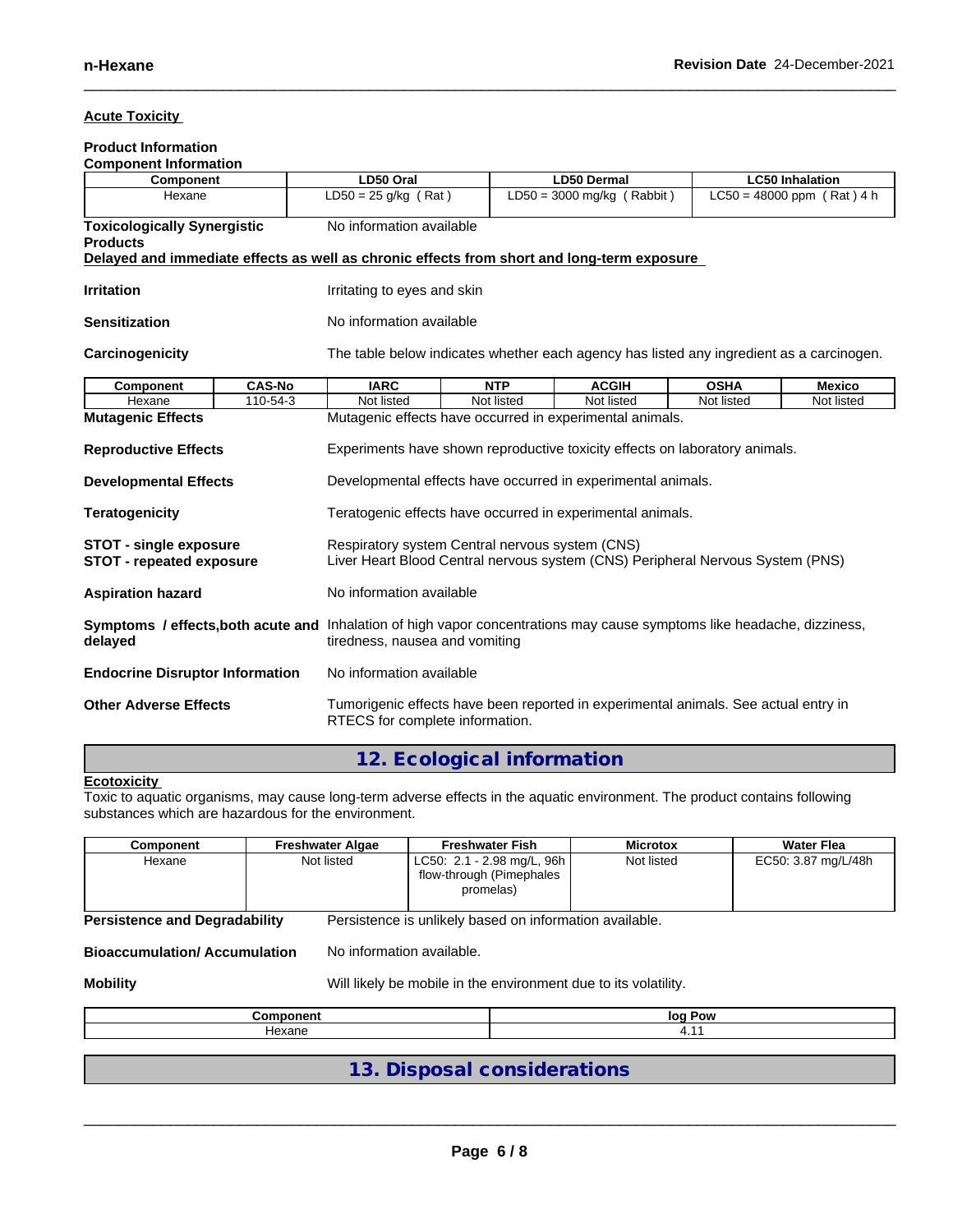**Waste Disposal Methods** Chemical waste generators must determine whether a discarded chemical is classified as a hazardous waste. Chemical waste generators must also consult local, regional, and national hazardous waste regulations to ensure complete and accurate classification.

|                             | 14. Transport information  |
|-----------------------------|----------------------------|
| <u>DOT</u>                  |                            |
| UN-No                       | <b>UN1208</b>              |
| <b>Proper Shipping Name</b> | Hexanes                    |
| <b>Hazard Class</b>         | 3                          |
| <b>Packing Group</b>        | Ш                          |
| <b>TDG</b>                  |                            |
| UN-No                       | <b>UN1208</b>              |
| <b>Proper Shipping Name</b> | <b>HEXANES</b>             |
| <b>Hazard Class</b>         | 3                          |
| <b>Packing Group</b>        | Ш                          |
| IATA                        |                            |
| UN-No                       | UN1208                     |
| <b>Proper Shipping Name</b> | Hexanes                    |
| <b>Hazard Class</b>         | 3                          |
| <b>Packing Group</b>        | Ш                          |
| <b>IMDG/IMO</b>             |                            |
| <b>UN-No</b>                | UN1208                     |
| <b>Proper Shipping Name</b> | Hexanes                    |
| <b>Hazard Class</b>         | 3                          |
| <b>Packing Group</b>        |                            |
|                             | 15. Regulatory information |

#### **International Inventories**

| Component | <b>CAS-No</b> | DSL          | <b>NDSL</b> | <b>TSCA</b> | <b>TSCA Inventory</b><br>notification -<br><b>Active-Inactive</b> |      | <b>EINECS</b> | <b>ELINCS</b>         | <b>NLP</b>   |
|-----------|---------------|--------------|-------------|-------------|-------------------------------------------------------------------|------|---------------|-----------------------|--------------|
| Hexane    | 110-54-3      |              |             |             | <b>ACTIVE</b>                                                     |      |               | 203-777-6 438-390-3 L |              |
|           |               |              |             |             |                                                                   |      |               |                       |              |
| Component | <b>CAS-No</b> | <b>IECSC</b> | <b>KECL</b> | <b>ENCS</b> | <b>ISHL</b>                                                       | TCSI | AICS          | <b>NZIoC</b>          | <b>PICCS</b> |
| Hexane    | 110-54-3      |              | KE-18626    | v<br>∧      |                                                                   |      |               |                       |              |

#### **Legend:**

X - Listed '-' - Not Listed

**KECL** - NIER number or KE number (http://ncis.nier.go.kr/en/main.do)

**DSL/NDSL** - Canadian Domestic Substances List/Non-Domestic Substances List

**TSCA** - United States Toxic Substances Control Act Section 8(b) Inventory

**EINECS/ELINCS** - European Inventory of Existing Commercial Chemical Substances/EU List of Notified Chemical Substances

**IECSC** - Chinese Inventory of Existing Chemical Substances

**KECL** - Korean Existing and Evaluated Chemical Substances

**ENCS** - Japanese Existing and New Chemical Substances

**AICS** - Australian Inventory of Chemical Substances

**PICCS** - Philippines Inventory of Chemicals and Chemical Substances

#### **Canada**

SDS in compliance with provisions of information as set out in Canadian Standard - Part 4, Schedule 1 and 2 of the Hazardous Products Regulations (HPR) and meets the requirements of the HPR (Paragraph 13(1)(a) of the Hazardous Products Act (HPA)).

| Component | <b>Canada - National Pollutant</b><br><b>Release Inventory (NPRI)</b> | <b>Canadian Environmental</b><br><b>Protection Agency (CEPA)</b><br>- List of Toxic Substances | Canada's Chemicals Management<br>Plan (CEPA) |
|-----------|-----------------------------------------------------------------------|------------------------------------------------------------------------------------------------|----------------------------------------------|
| Hexane    | Part 1, Group A Substance                                             |                                                                                                | Subject to Monitoring and                    |
|           | <b>Part 5, Individual Substances Part 4</b>                           |                                                                                                | <b>Surveillance Activities</b>               |
|           | Substance                                                             |                                                                                                |                                              |